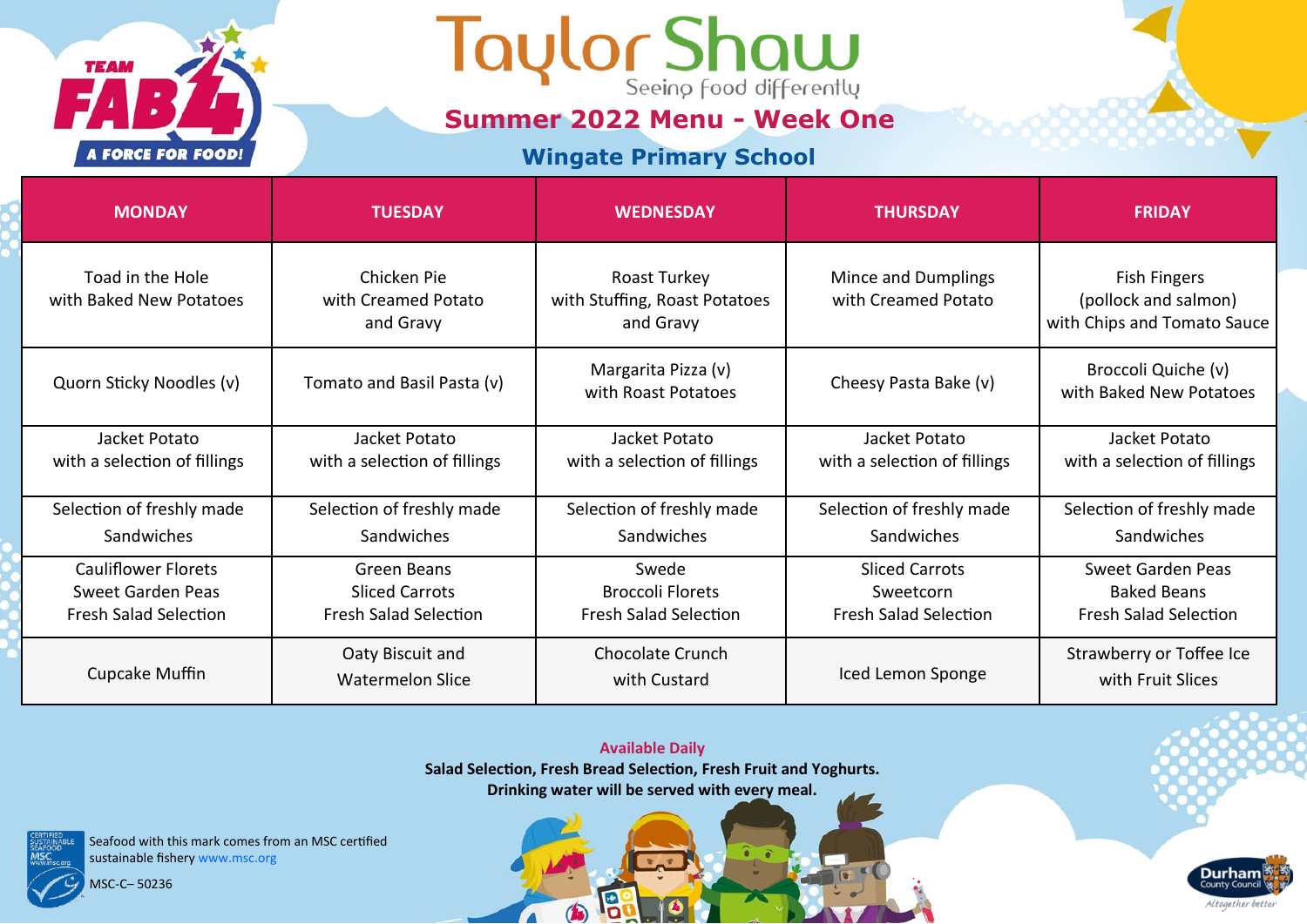

**Summer 2022 Menu - Week Two**

### **Wingate Primary School**

| <b>MONDAY</b>                                   | <b>TUESDAY</b>                                      | <b>WEDNESDAY</b>                                                     | <b>THURSDAY</b>                                               | <b>FRIDAY</b>                                               |
|-------------------------------------------------|-----------------------------------------------------|----------------------------------------------------------------------|---------------------------------------------------------------|-------------------------------------------------------------|
| Sausage Casserol<br>with Creamed Potato         | Turkey Korma<br>with Wholegrain Rice                | Roast Chicken with Yorkshire<br>Pudding, Roast Potatoes<br>and Gravy | Chicken Goujons<br>with Baked Jacket Wedges<br>and Garlic Dip | <b>Lightly Battered Fish</b><br>with Chips and Tomato Sauce |
| Two Cheese Pizza (v)<br>with Half Jacket Potato | Tuna or Cheese Melt (v)<br>with Baked Jacket Wedges | Macaroni Cheese (v)<br>with Crispy Croutons                          | Pasta Bolognese (v)<br>with Garlic Dough Balls                | Chilli Taco (v)<br>with Chips                               |
| Jacket Potato<br>with a selection of fillings   | Jacket Potato<br>with a selection of fillings       | Jacket Potato<br>with a selection of fillings                        | Jacket Potato<br>with a selection of fillings                 | Jacket Potato<br>with a selection of fillings               |
| Selection of freshly made                       | Selection of freshly made                           | Selection of freshly made                                            | Selection of freshly made                                     | Selection of freshly made                                   |
| Sandwiches                                      | Sandwiches                                          | Sandwiches                                                           | Sandwiches                                                    | Sandwiches                                                  |
| Sweetcorn                                       | <b>Sliced Carrots</b>                               | <b>Mixed Vegetables</b>                                              | <b>Broccoli Florets</b>                                       | <b>Baked Beans</b>                                          |
| Green Beans                                     | Sweet Garden Peas                                   | Swede                                                                | Sweetcorn                                                     | Sweet Garden Peas                                           |
| <b>Fresh Salad Selection</b>                    | <b>Fresh Salad Selection</b>                        | <b>Fresh Salad Selection</b>                                         | <b>Fresh Salad Selection</b>                                  | <b>Fresh Salad Selection</b>                                |
| Raspberry Bun<br>with Fruit Slices              | Toffee Ice<br>with Apple Slices                     | Lemon and Courgette Cake                                             | Fruit Flapjack<br>with Custard                                | Lemon Drizzle Drops                                         |

**Available Daily Salad Selection, Fresh Bread Selection, Fresh Fruit and Yoghurts. Drinking water will be served with every meal.** 

13

 $\bigcirc$ 

 $\sqrt{2}$ 

Seafood with this mark comes from an MSC certified sustainable fishery www.msc.org

MSC-C– 50236

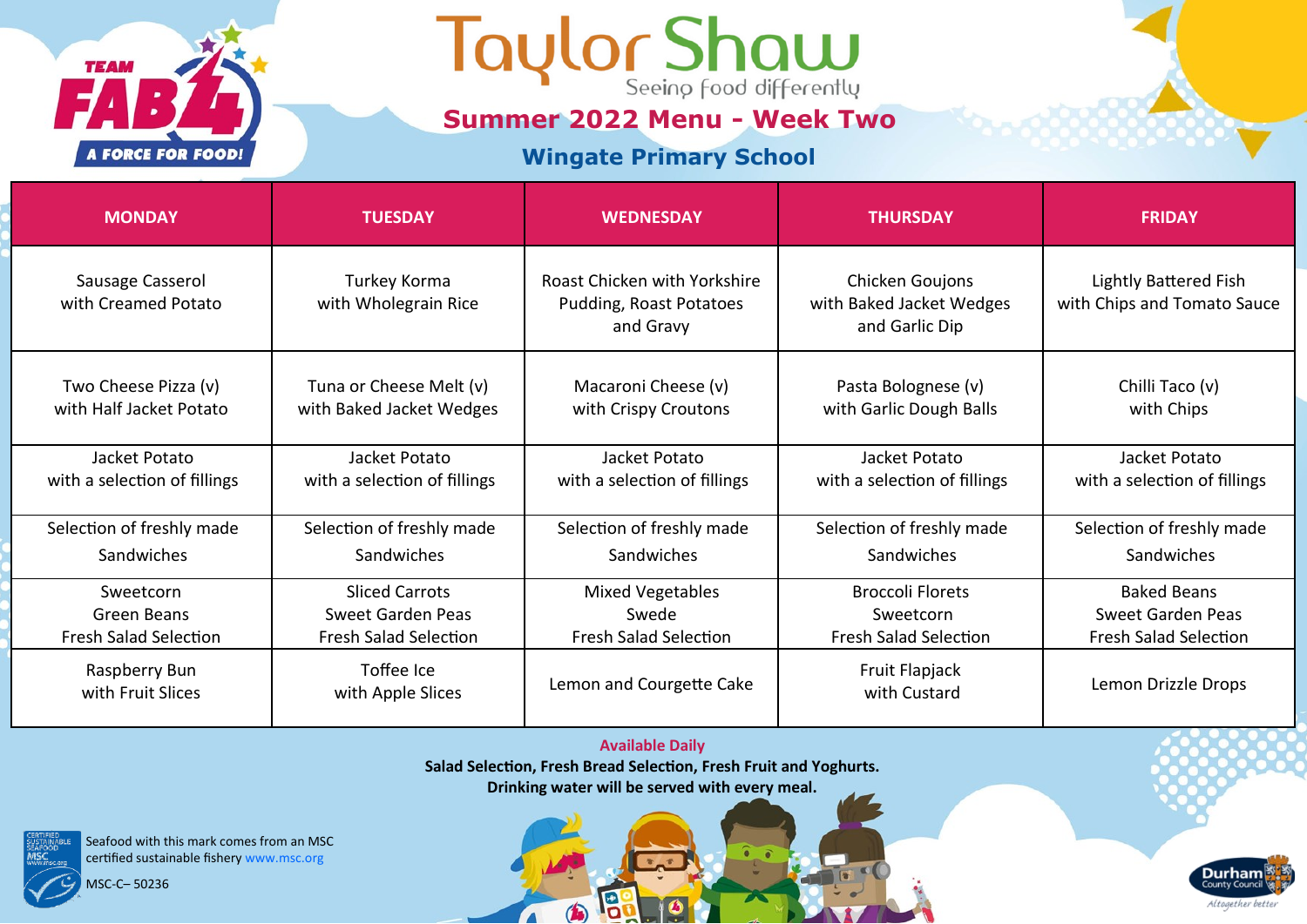

**Summer 2022 Menu - Week Three**

### **Wingate Primary School**

| <b>MONDAY</b>                                 | <b>TUESDAY</b>                                                       | <b>WEDNESDAY</b>                                                 | <b>THURSDAY</b>                               | <b>FRIDAY</b>                                        |
|-----------------------------------------------|----------------------------------------------------------------------|------------------------------------------------------------------|-----------------------------------------------|------------------------------------------------------|
| <b>Meatball Pasta</b>                         | Creamy Chicken Curry<br>with Wholegrain Rice                         | Roast Pork Loin<br>with Roast Potatoes,<br>Apple Sauce and Gravy | Mince Cobbler<br>with Creamed Potato          | Lightly Battered Fish<br>with Chips and Tomato Sauce |
| Baked Omelette (v)<br>with New Potatoes       | Wholemeal Cheese and<br>Tomato Pizza (v)<br>with Baked Jacket Wedges | Pasta Bolognese (v)                                              | Cheesy Pasta Bake (v)                         | Sausage in a Bun (v)<br>with Chips and Tomato Sauce  |
| Jacket Potato<br>with a selection of fillings | Jacket Potato<br>with a selection of fillings                        | Jacket Potato<br>with a selection of fillings                    | Jacket Potato<br>with a selection of fillings | Jacket Potato<br>with a selection of fillings        |
| Selection of freshly made                     | Selection of freshly made                                            | Selection of freshly made                                        | Selection of freshly made                     | Selection of freshly made                            |
| Sandwiches                                    | Sandwiches                                                           | Sandwiches                                                       | Sandwiches                                    | Sandwiches                                           |
| <b>Sliced Carrots</b>                         | Sweetcorn                                                            | <b>Mixed Vegetables</b>                                          | <b>Sliced Carrots</b>                         | Sweet Garden Peas                                    |
| Sweet Garden Peas                             | <b>Broccoli Florets</b>                                              | Cabbage                                                          | <b>Green Beans</b>                            | <b>Baked Beans</b>                                   |
| <b>Fresh Salad Selection</b>                  | <b>Fresh Salad Selection</b>                                         | <b>Fresh Salad Selection</b>                                     | <b>Fresh Salad Selection</b>                  | <b>Fresh Salad Selection</b>                         |
| Iced Chocolate Cake                           | Lemon & Blueberry Muffin                                             | Vanilla Blondie<br>with Custard                                  | <b>Chocolate Cookie</b><br>with Orange Wedge  | <b>Arctic Roll</b>                                   |

#### **Available Daily**

**Salad Selection, Fresh Bread Selection, Fresh Fruit and Yoghurts.**

**Drinking water will be served with every meal.** 

13

 $\bigcirc$ 

 $\sqrt{2}$ 

**Durham** 

Altogether better



Seafood with this mark comes from an MSC certified sustainable fishery www.msc.org

MSC-C– 50236